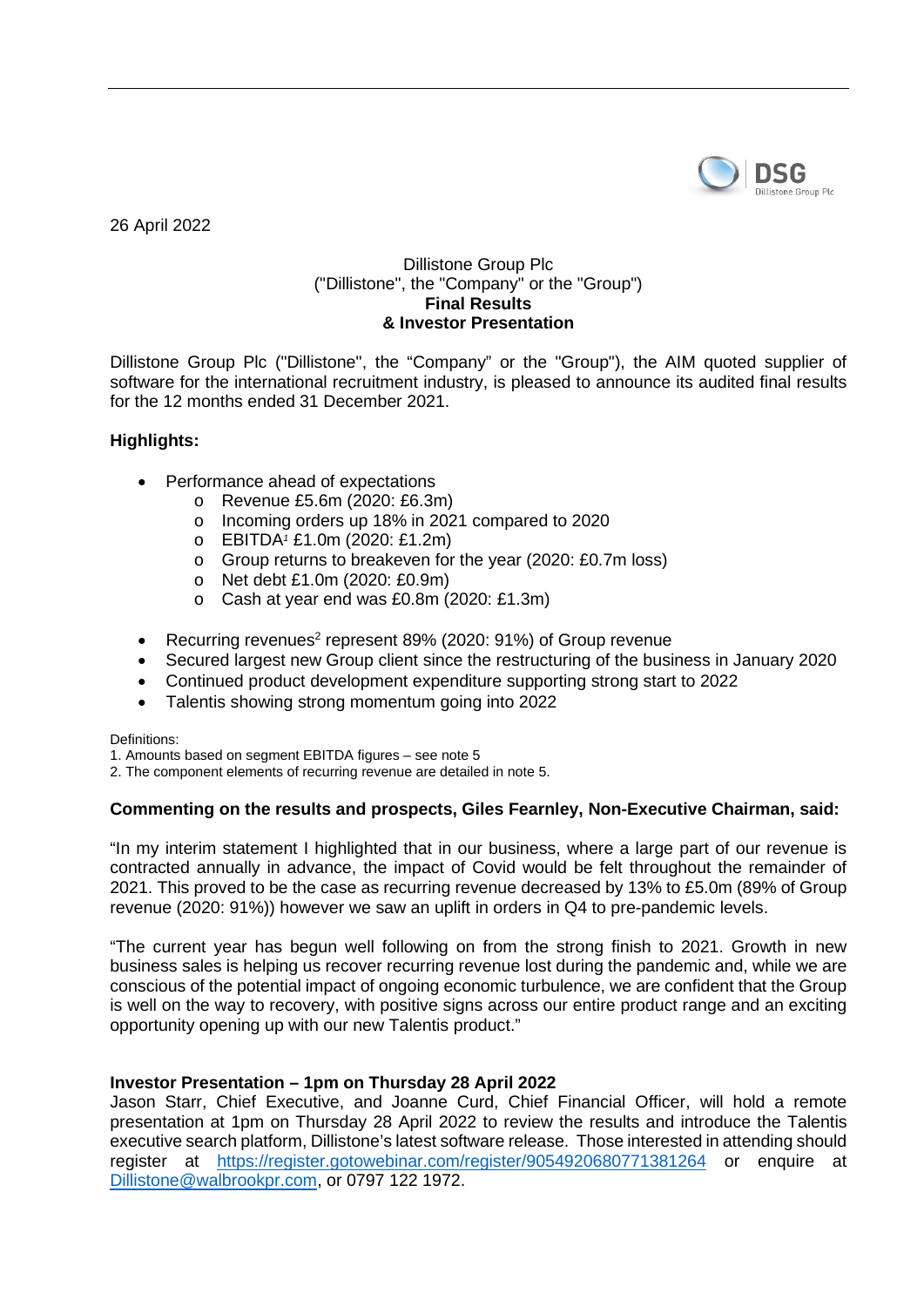**Annual Report and Accounts** - The final results announcement can be downloaded from the Company's website [\(www.dillistonegroup.com\)](http://www.dillistonegroup.com/). Copies of the Annual Report and Accounts (in addition to the notice of the Annual General Meeting) will be sent to shareholders by 20 May 2022 for approval at the Annual General Meeting to be held on 15 June 2022.

This announcement contains inside information for the purposes of Article 7 of EU Regulation 596/2014.

#### **Enquiries:**

| <b>Dillistone Group Plc</b><br><b>Giles Fearnley</b><br>Jason Starr<br>Joanne Curd | Chairman<br><b>Chief Executive Officer</b><br>Chief Financial Officer | Via Walbrook PR |
|------------------------------------------------------------------------------------|-----------------------------------------------------------------------|-----------------|
| <b>WH Ireland Limited (Nominated adviser)</b><br><b>Chris Fielding</b>             | Managing Director,<br><b>Corporate Finance</b>                        | 020 7220 1650   |
| <b>Walbrook PR</b><br>Tom Cooper / Paul Vann                                       | tom.cooper@walbrookpr.com<br>020 7933 8780<br>0797 122 1972           |                 |

#### **Notes to Editors:**

Dillistone Group Plc is a leader in the supply and support of software and services to the recruitment industry. Dillistone operates through the Ikiru People [\(www.IkiruPeople.com\)](https://www.ikirupeople.com/) brand.

The Group develops, markets and supports the Talentis, FileFinder, Infinity, Mid-Office, ISV and GatedTalent products.

Dillistone was admitted to AIM, a market operated by the London Stock Exchange plc, in June 2006.

## **Learn about our products:**

| <b>Talentis Software:</b> | https://www.talentis.global/recruitment-software/  |
|---------------------------|----------------------------------------------------|
| Voyager Software:         | https://www.voyagersoftware.com                    |
| Gated Talent Services:    | https://www.talentis.global/optimization-services/ |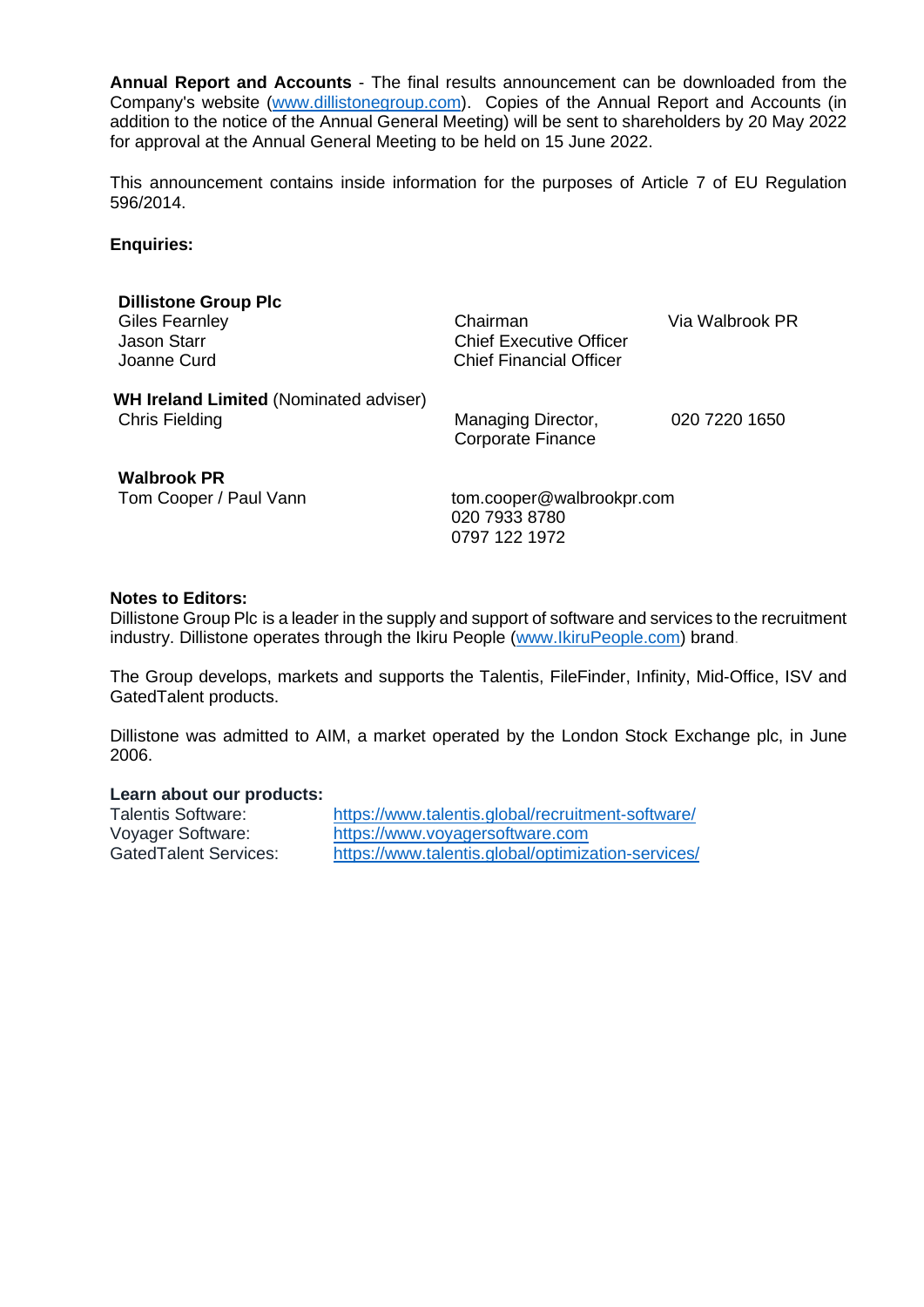### **CHAIRMAN'S STATEMENT**

After a challenging few years for the business, I am pleased to report a year of progress and improvement, along with a sense that the business is in a position to progress further in 2022.

In my interim statement I highlighted that in our business, where a large part of our revenue is contracted annually in advance, the impact of Covid would be felt throughout the remainder of 2021. This proved to be the case, however we saw an uplift in orders in Q4 2021 to pre-pandemic levels.

Total revenue for the year was down 12% to £5.599m, with recurring revenue falling 13% to £5.009m. There was an adjusted operating loss in 2021 of £0.140m (2020: loss £0.166m) before acquisition related and other costs. Administration costs reduced by 14% excluding acquisition related items and other costs, depreciation and amortisation. The operating loss, including reorganisation and acquisition related items, was £0.199m (2020: loss £0.821m).

We maintained our investment in product development at £0.987m (2020: £0.969m) which we view as key to the future growth of the Group. January 2021 saw the launch of Talentis [\(https://www.talentis.global/recruitment-software/insights/\)](https://www.talentis.global/recruitment-software/insights/). After a slow start, Talentis is now growing rapidly and the Group is excited by the opportunity that it presents.

In June 2021 we made the final payment of the 2 year bank loan that was secured in June 2019 and the following month we commenced monthly payments on the Government CBIL loan that we secured in June 2020 and which had a 12 month grace period for capital repayments.

### **Dividends**

The Group is not recommending a final dividend in respect of the year to 31 December 2021 (2020: nil).

# **Staff**

I and the Board would like to pay tribute to our employees across the Group, acknowledging their commitment and contribution in facing the challenges of the last 12 months. They have risen to these challenges and continued to deliver for our clients.

#### **Corporate governance**

It is the Board's duty to ensure that the Group is managed for the long-term benefit of all stakeholders.

During the year in review, we welcomed Steve Hammond to the Group Board in January 2021 and Joanne Curd in October. Steve joined as the Chief Engineering Officer for the Group with responsibility for the development of all group products. Joanne became our Chief Financial Officer replacing Julie Pomeroy who moved to a Non-executive Director role for 12 months, enabling us to continue to benefit from her expertise. I would also like to thank Alex James who stepped down from the Board in September having contributed extensively to the business over very many years.

Details of our governance processes and my role as Chairman of the Board are included in the corporate governance section that follows the Strategic Report.

#### **Outlook**

The current year has begun well following on from the strong finish to 2021.

Compared to the same period to 31 March in 2021, Q1 2022 incoming orders are up by 41%, with all products performing broadly in line with, or better than management expectations.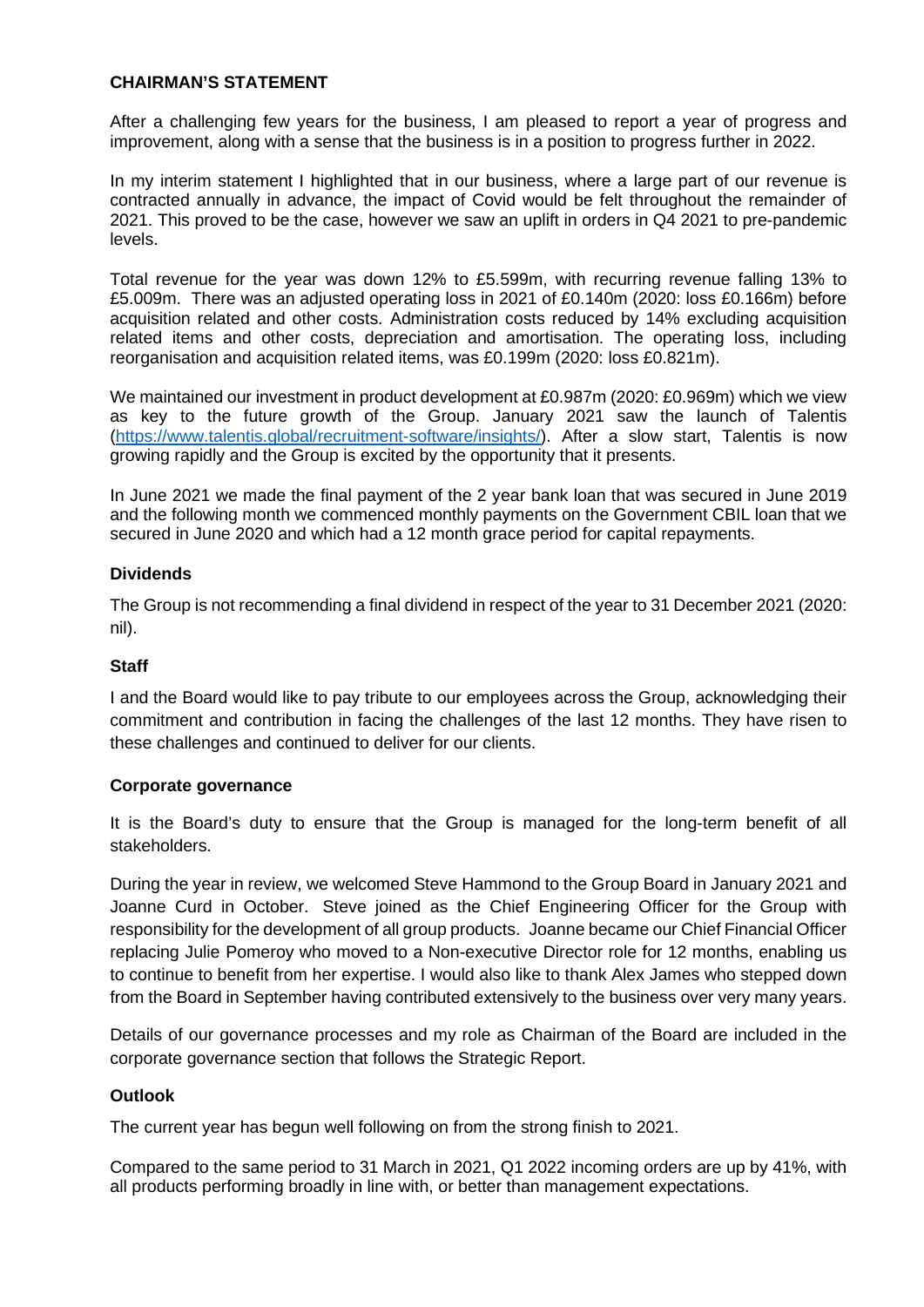Our contingency recruiting products have enjoyed a strong start, driven by increasingly strong performance by our Infinity product, which is proving to be especially successful in the UK temporary recruitment sector.

In late 2021, we announced our largest new contract win since the Group's restructuring, and we are pleased to announce that this implementation of Infinity is now live and performing well.

Our executive search products, Talentis, FileFinder and GatedTalent, have also enjoyed a strong start to the year. Talentis was launched in early 2021 and, after a slow start, started to grow rapidly in the final weeks of 2021. While recurring revenue reflects the slow start, we are pleased to report that recurring revenue associated with the product is currently doubling every three months, and is comfortably on track to maintain this into Q2 2022. Driven by Talentis sales, March 2022 was, in terms of the number of new executive search firm contract wins, the Group's best ever month, beating the previous best of March 2010. While the majority of clients are small, the Group expects this to change over time. While growing rapidly, annualised recurring Talentis revenue is currently in mid five figures.

The Group continues to operate with a much lower cost base and as revenues recover, the improved operational leverage, following the efficiencies realised, will be reflected in overall performance. The Group is trading in line with market expectations, holding £0.764m in cash as at 31 December 2021 and does not expect to raise additional funds.

Taking the above into account, the Board is optimistic for the future and will issue a further update at the time of the AGM.

**Giles Fearnley Non-Executive Chairman**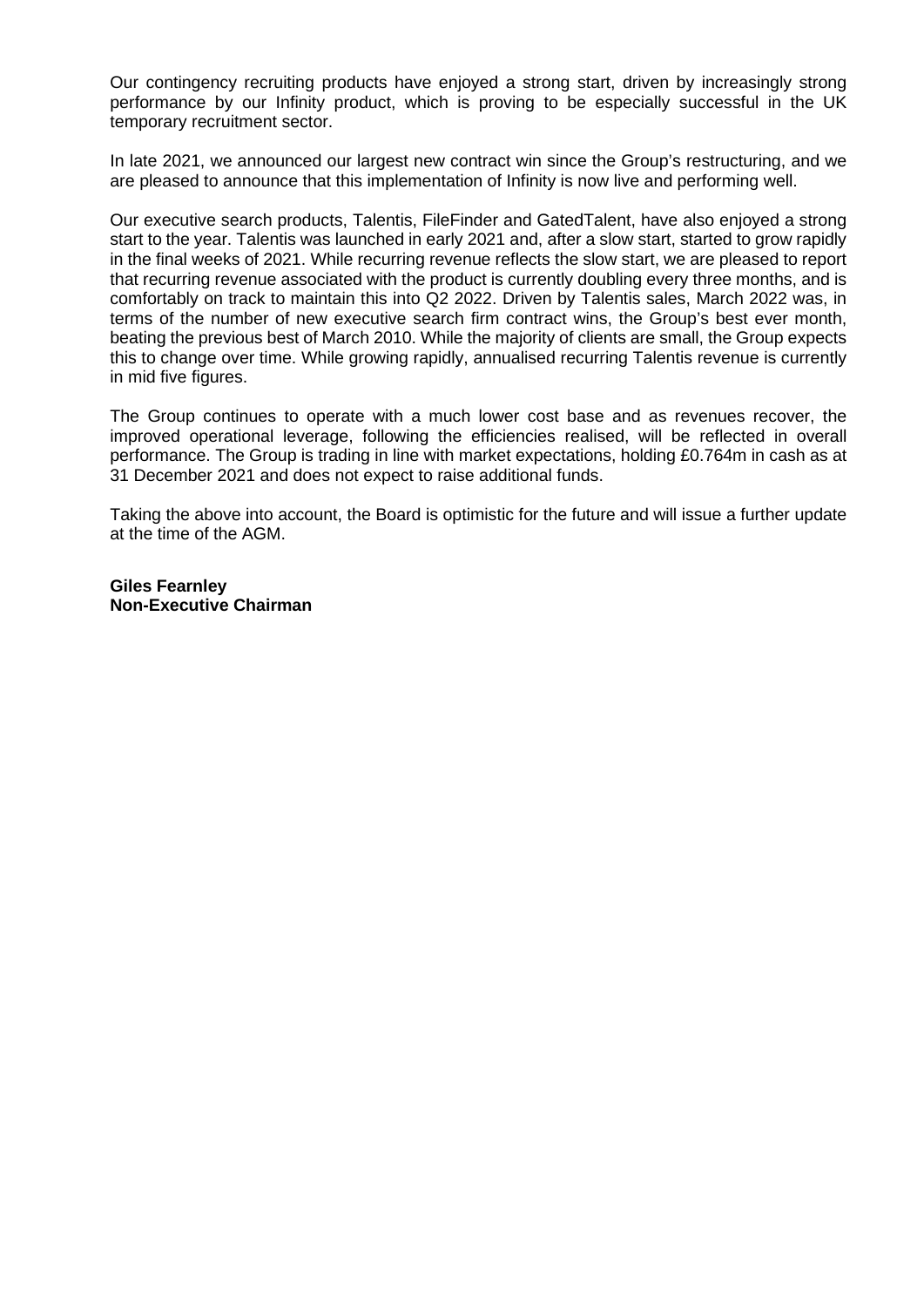# **CEO's Review**

Dillistone Group Plc is a global leader in the supply of solutions and services to the recruitment sector worldwide, in both contingency recruitment and executive search.

# **Contingency Recruitment Sector:**

In the contingency recruitment sector, our products are primarily, but not exclusively, used by UK recruitment agencies. Our products serving this sector are:

- ISV.Online is an online skills testing product used by both recruitment agencies and corporate recruiters and has a strong international footprint. It allows recruiters and HR professionals to test individuals using our extensive portfolio of existing tests or to create their own unique tests to meet their requirements.
- MidOffice is a comprehensive pay & bill solution that allows recruitment businesses and back office service providers to process timesheets and bridges the gap between paying workers and invoicing clients. It can be used standalone or integrated to other recruitment systems including our Infinity product.
- Infinity is an established recruitment CRM used primarily by agencies in the UK, but also with users in Asia and Australia. It enables recruitment businesses to manage prospects, clients, candidates and jobs in one place and offers deep integration to Office365 and other recruitment industry complementary solutions. It is one of the few solutions in the UK market with extensive functionality for permanent, contract and temporary jobs all in one system.

# During 2021

- We continued our ongoing investment in Infinity to give users in all recruiting sectors additional benefits including: more comprehensive application programming interfaces (APIs), more features to support remote recruitment, improved security and further efficiencies in the temporary recruitment workflows.
- December 2021 saw us win our largest new Infinity client since the restructuring of the business in January 2020. The implementation has been delivered successfully in 2022.
- Mid-Office is also furthering the temporary recruitment efficiencies we've added to Infinity by taking these all the way through to the pay and bill system and into the back office.
- ISV remains in its strong market position and is used by over half of the UK's top 10 recruitment agencies. There is strong retention among key accounts with significant multiple year renewals and an increased number of new client wins.

# **Executive Search Sector:**

Our primary products in the Executive Search sector are

- FileFinder is an established CRM product with thousands of users Worldwide.
- GatedTalent is a service that helps recruiters source candidates and candidates find jobs and;
- Talentis, our new product launched in January 2021.

During 2021 we maintained our commitment to development and product enhancement.

- FileFinder: there has been a major project to move FileFinder to a pure Cloud environment which is now live, with the majority of our users serviced from the new platform. User benefits include significant speed gains, while the Group benefits from reduced hosting cost. Costs are inflated in 2021 as the Group operated two platforms, continuing into early 2022 but at a reduced scale with only a small number of clients remaining on the older platform awaiting transfer.
- GatedTalent: extension of our service offering to include additional B2C services including interview coaching. After a slow start, GatedTalent is now cash generative and making a consistent contribution.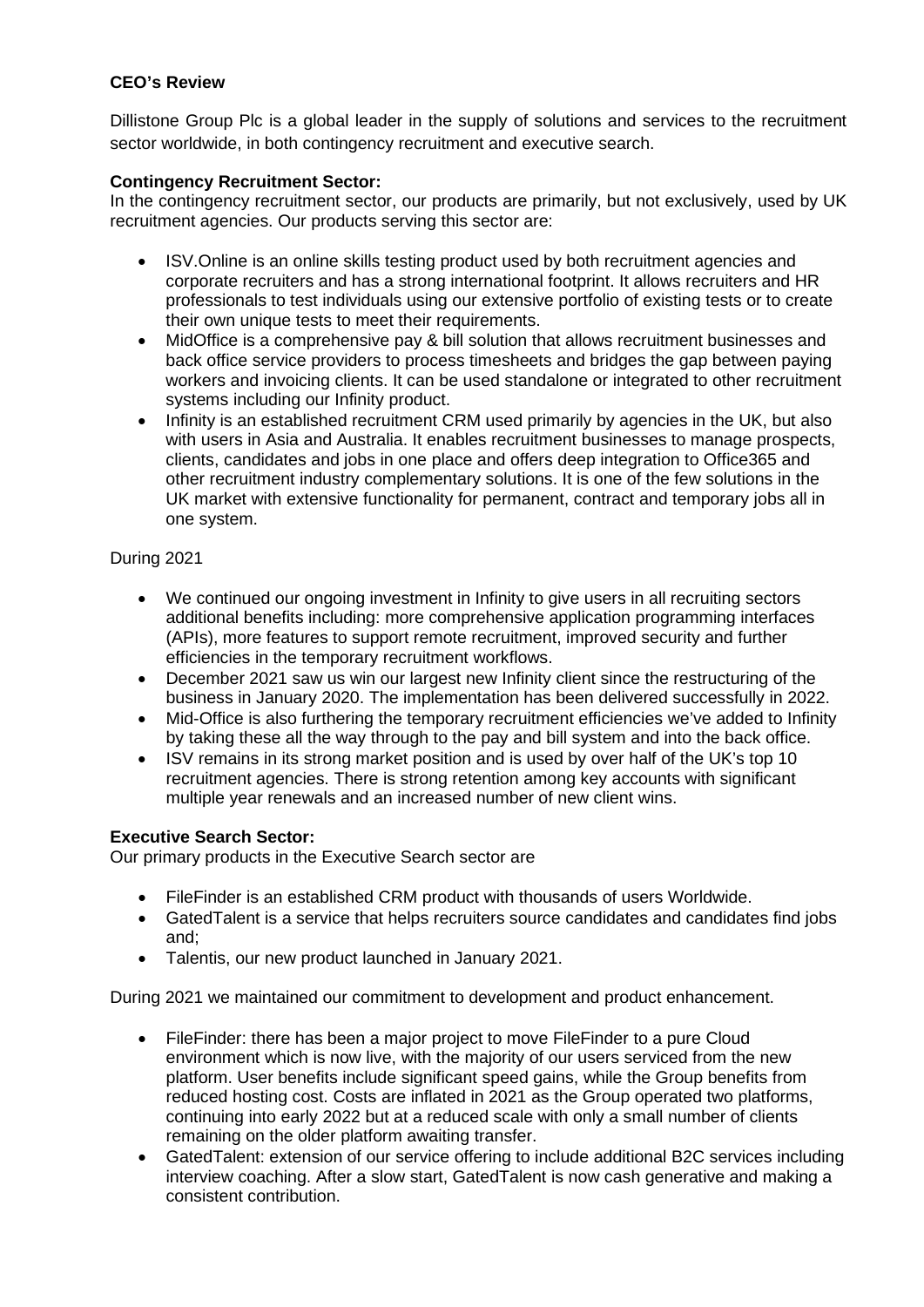- Talentis is a next generation executive search / sourcing and recruiting platform, announced in January 2021, with first revenue in May 2021, and strong momentum going into 2022:
	- o The Talentis TalentGraph now contains information on almost 250 million potential candidates. For certain types of search, Talentis delivers far superior search results through its Augmented Keyword Search technology than current market alternatives.
	- o Most of Talentis' early adopters were existing group clients paying a nominal fee or, in many cases, receiving the product for free. As a result, while we received our first revenue in May 2021, the product experienced a slow start.
	- $\circ$  The slow start means that Talentis annual recurring revenue is currently in the mid five figures. However, realised recurring revenue has doubled every three months since launch, with particular acceleration since late Q4 2021. This acceleration appears on track to continue into Q2 of 2022.
	- o Talentis became our most popular B2B product in the executive search space in Q4 2021, based on the number of new client wins in the period. In Q1 2022, it became our most popular B2B product across our entire product set based on the same definition.
	- o Most paying customers are relatively small and are paying a modest subscription fee. However, customer size and subscription value are both expected to grow as the year progresses.
	- $\circ$  Talentis has attracted new, paying customers to the Group from 14 countries across 4 continents. The United Kingdom and United States are currently our two largest markets for the product.
	- o In April 2022, we were pleased to see that the Talentis Chrome Extension was the first executive search focussed product (and one of very few recruitment tools) to receive a "featured" accreditation from Google. "Featured badges" are awarded by Google following a human review to products that "follow Google's technical best practices and meet the company's higher standard for user experience and design".

# **Strategy and Objectives**

Our focus during the pandemic revolved around successfully protecting our business while helping our clients and our staff through challenging times. We can now concentrate on our long term strategy which is all about returning to growth. While cost savings were made during the pandemic, we maintained our product development expenditure and targeted it on growth opportunities.

This will be achieved by:

- Focusing on development expenditures on products serving the executive recruiter sector globally and the contingent recruiting (permanent, temporary and contract) sector.
- Having completed the withdrawal of Evolve from the market in 2019-20, we are in the process of withdrawing a further legacy product from the market, which will complete be in 2022.
- Consistently delivering "best in class" service to our clients, as demonstrated by sector leading Trustpilot scores, despite significant cost savings in recent years.
- Refreshing and reducing the size of the Board.

Whilst we have seen growing confidence in the recruitment markets around the world, the global economic challenges that 2022 may bring means that we need to remain focused and responsive to any factors that may hamper the business from returning to growth and profitability.

# **Key Performance Indicators (KPIs)**

The key KPIs for 2021 were: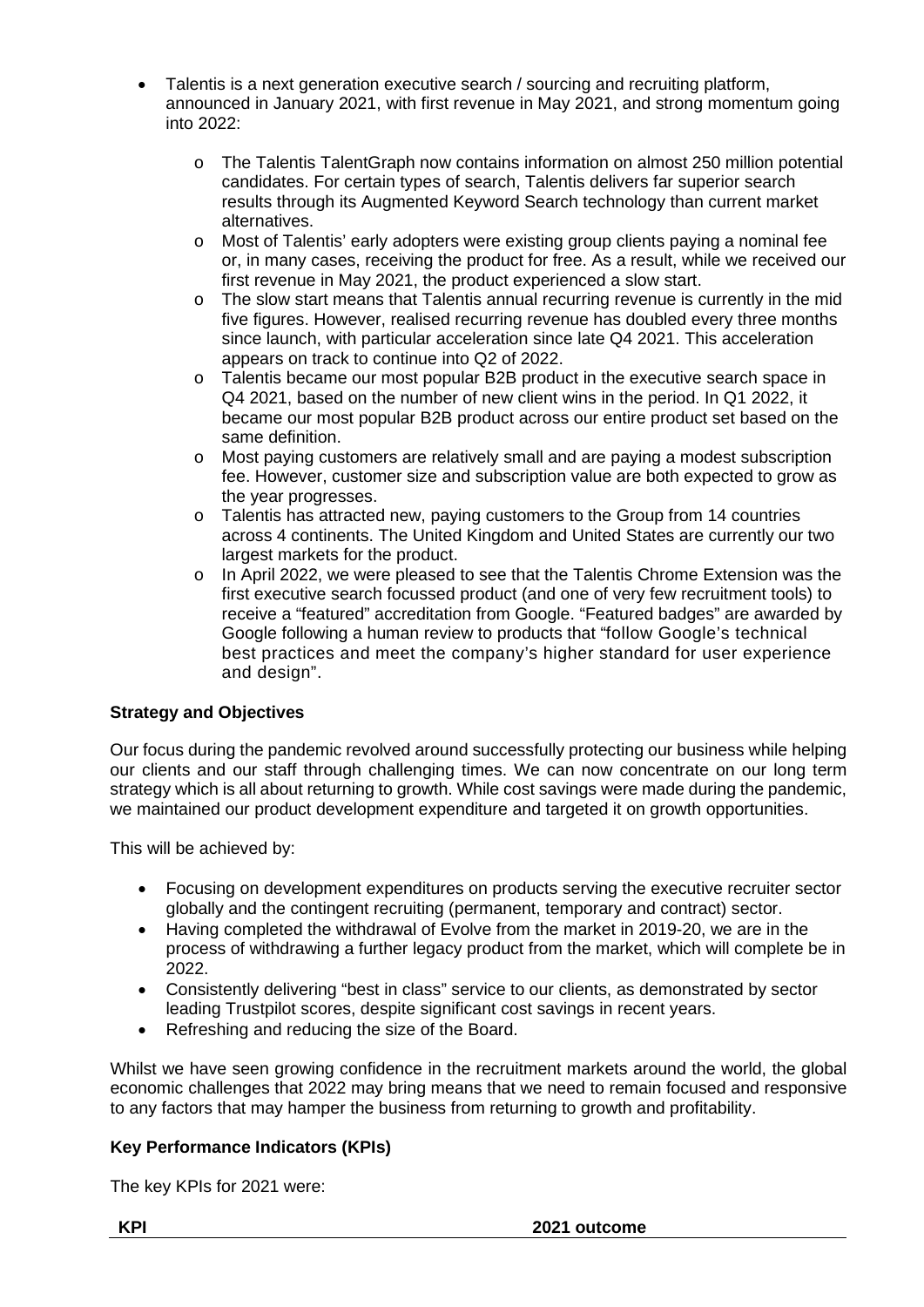Protect and prioritise our product and<br>development efforts

£0.987m development spend in year

### **Financial Review**

Total revenues decreased by 12% to £5.599m in 2021 (2020: £6.332m) with recurring revenues decreasing by 13% to £5.009m (2020: £5.745m) and non-recurring revenues by 12% to £0.427m (2020: £0.485m). Third party revenue amounted to £0.163m in the period (2020: £0.102m).

Cost of sales increased to £0.685m (2020: £0.584m). Administrative expenses reduced by 22% to £5.113m (2020: £6.569m), and were covered 127% (2020: 125%) by recurring revenues. This was in part due to the full year impact of the 2020 cost base reductions.

Depreciation and amortisation (excluding acquisition related amortisation and one-off write-offs) decreased to £1.122m (2020: £1.334m).

Acquisition related and other costs totalled £0.059m (2020: £0.655m) and were in respect of:

- the amortisation of intangibles arising from acquisitions £0.213m (2020: £0.213m).
- grants received from overseas £0.160m (2020: £0.071m)
- other costs of £0.006m (2020: £0.513m)

The Group benefitted from an income tax credit in 2021 of £0.302m (2020: credit £0.251m). The 2021 credit reflects the Research and Development (R&D) tax credits available in the UK with the assumption that tax losses will be surrendered for the R&D tax credit payment where possible. It also reflects a prior year adjustment of a credit of £0.181m as the tax computations in respect of prior years were finalised and agreed.

Loss for the year before acquisition related and reorganisation and other costs amounted to £0.140m (2020: loss £0.166m). The 2021 adjusted loss benefitted from tax income of £0.287m (2020: tax income of £0.143m). The statutory profit for the year was £0.004m (2020: loss £0.663m). Basic profit/(loss) per share (EPS) was 0.02p (2020: (3.37)p). Fully diluted EPS was to 0.02p (2020: (3.37)p). Adjusted basic EPS increased to 0.24p (2020: (0.59)p).

#### **Capital expenditure**

The Group invested £1.008m in property, plant and equipment and product development in 2021 (2020: £0.971m) of which £0.987m (2020: £0.969m) related to capitalised development costs.

#### **Trade and other payables**

As with previous years, the trade and other payables includes deferred income of £1.639m (2020: £2.029m), i.e. income which has been billed in advance but is not recognised as income at that time. This principally relates to support, SaaS, cloud hosting renewals and other subscriptions, which are billed in 2021 in respect of services to be delivered in 2022. It also includes licence revenue for which a support contract is required, and which is spread over 5 years under IFRS15. Contractual income is recognised monthly over the period to which it relates. It also includes deposits taken for work which has not yet been completed; as such income is only recognised when the work is substantially complete, or the client software goes "live".

#### **Cash and debt**

The Group finished the year with cash funds of £0.764m (2020: £1.291m). The Group completed repayment of the June 2019 loan in June 2021. The Group obtained a loan of £1.5m in June 2020 under the Government CBIL scheme, which is repayable over 6 years with no repayment in the first year, monthly repayments commenced in July 2021.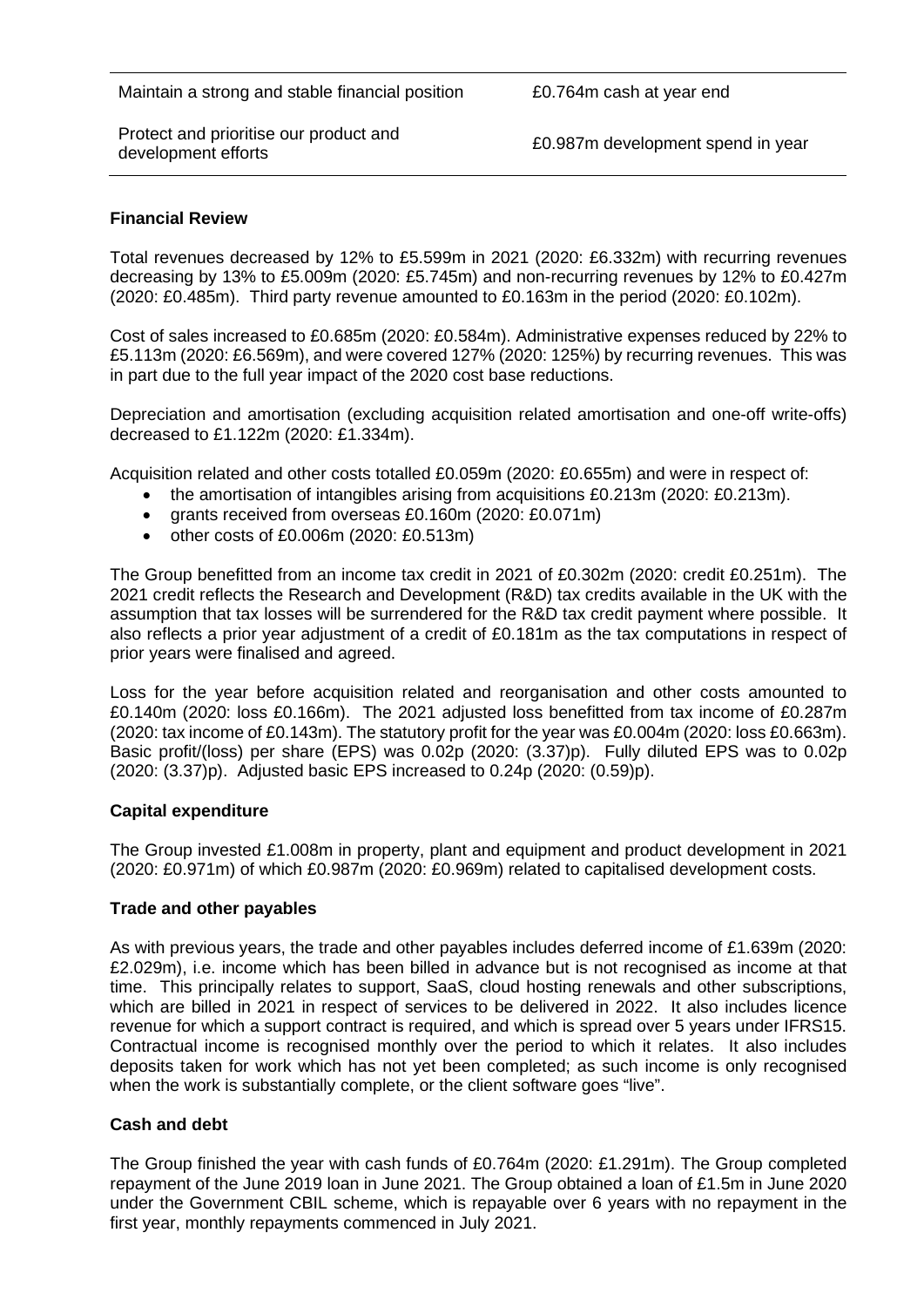Bank borrowings at 31 December 2021 were therefore £1.350m (2020: £1.804m). The Group also had a convertible loan of £0.400m (2020: £0.408m) which will not be repaid until the CBIL loan has been repaid.

### **Jason Starr Chief Executive Officer**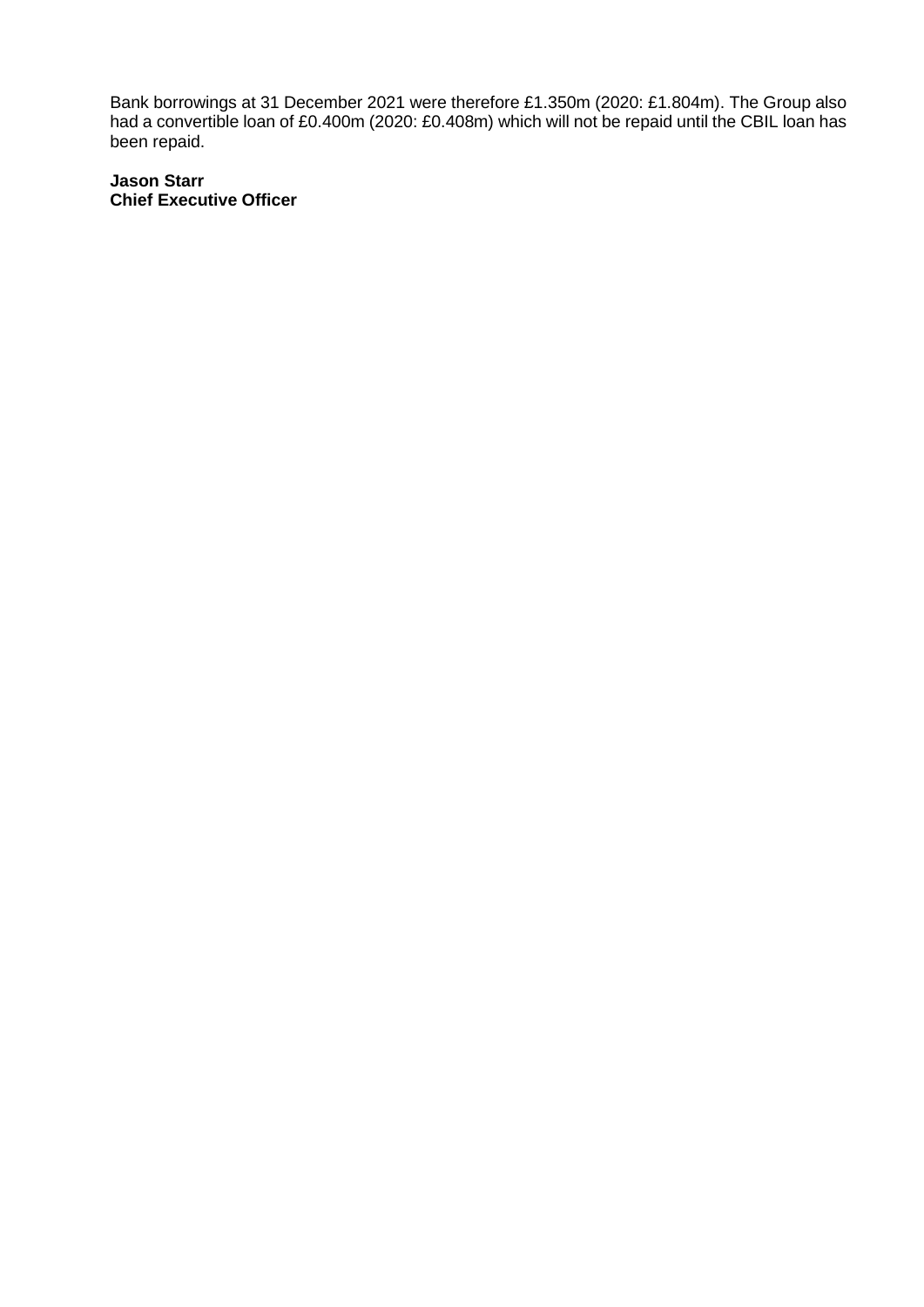# **CONSOLIDATED STATEMENT OF COMPREHENSIVE INCOME FOR THE YEAR ENDED 31 DECEMBER 2021**

|                                                                                            | <b>Note</b>    | 2021<br>£'000 | 2020<br>£'000 |
|--------------------------------------------------------------------------------------------|----------------|---------------|---------------|
|                                                                                            |                |               |               |
| <b>Revenue</b>                                                                             | 5              | 5,599         | 6,332         |
| Cost of sales                                                                              |                | (685)         | (584)         |
| <b>Gross profit</b>                                                                        |                | 4,914         | 5,748         |
| Administrative expenses                                                                    |                | (5, 113)      | (6, 569)      |
| <b>Operating loss</b>                                                                      |                | (199)         | (821)         |
| Adjusted operating (loss) before<br>acquisition related, reorganisation and<br>other items | 4              | (140)         | (166)         |
| Acquisition related, reorganisation and<br>other items                                     | $\overline{7}$ | (59)          | (655)         |
| Operating (loss)                                                                           |                | (199)         | (821)         |
| <b>Financial cost</b>                                                                      |                | (99)          | (93)          |
| (Loss) before tax                                                                          |                | (298)         | (914)         |
| Tax income                                                                                 | 8              | 302           | 251           |
| Profit/(loss) for the year                                                                 |                | 4             | (663)         |
| Other comprehensive income/(loss)                                                          |                |               |               |
| Items that will be reclassified subsequently<br>to profit and loss:                        |                |               |               |
| Currency translation differences                                                           |                | 4             | 12            |
| Total comprehensive profit/(loss) for<br>the year                                          |                | 8             | (651)         |
| Earnings per share                                                                         |                |               |               |
| <b>Basic</b>                                                                               | 9              | 0.02p         | (3.37)p       |
| <b>Diluted</b>                                                                             | 9              | 0.02p         | (3.37)p       |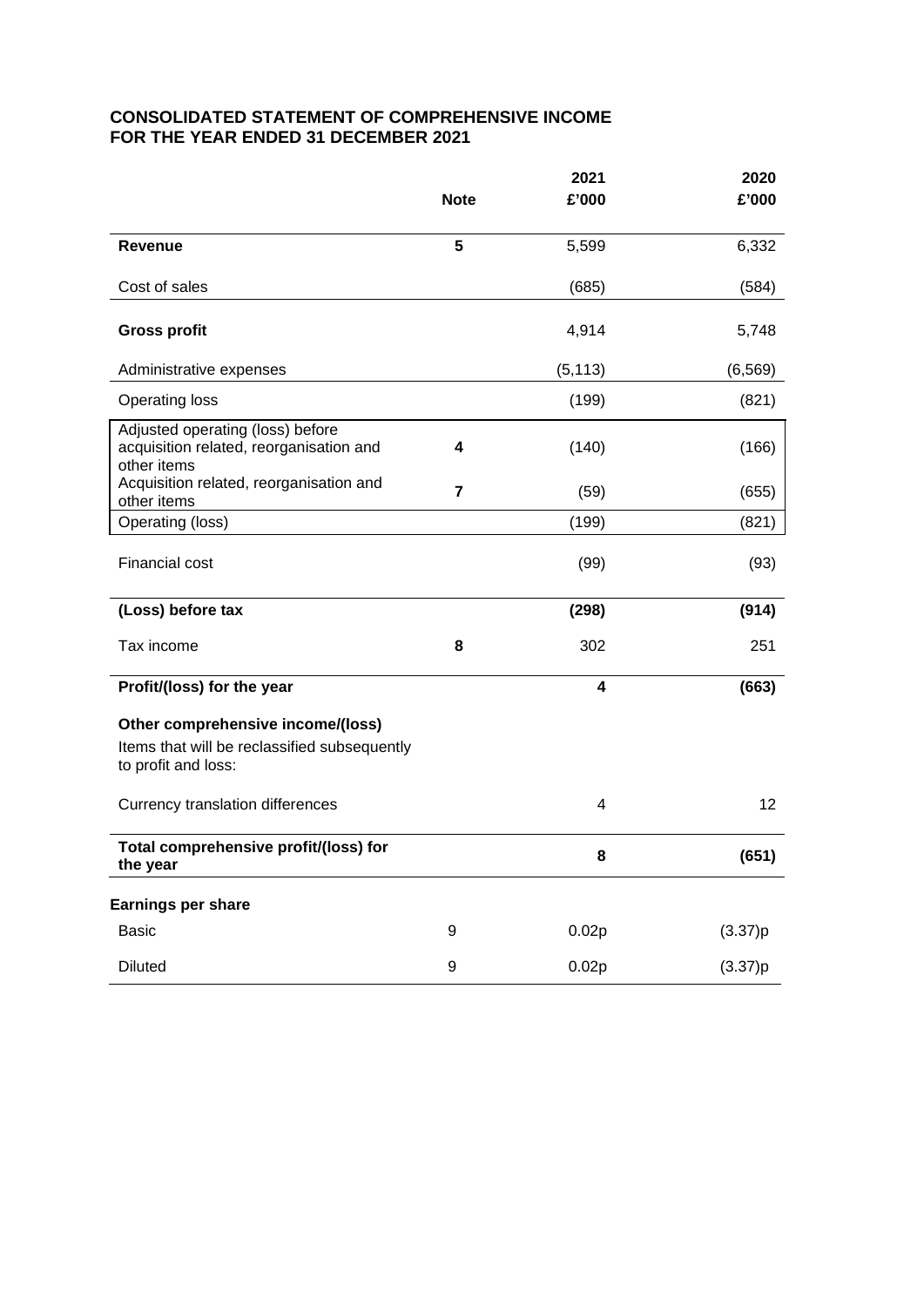## **CONSOLIDATED STATEMENT OF CHANGES IN EQUITY FOR THE YEAR ENDED 31 DECEMBER 2021**

|                                                                                                          | <b>Share</b><br>capital  | <b>Share</b><br>premium | <b>Merger</b><br>reserve | Convertible<br>loan<br>reserve | <b>Retained</b><br>earnings | <b>Share</b><br>options | Foreign<br>exchange | Total           |
|----------------------------------------------------------------------------------------------------------|--------------------------|-------------------------|--------------------------|--------------------------------|-----------------------------|-------------------------|---------------------|-----------------|
|                                                                                                          | £'000                    | £'000                   | £'000                    | £'000                          | £'000                       | £'000                   | £'000               | £'000           |
| Balance at 1 January 2020                                                                                | 983                      | 1,631                   | 365                      | 14                             | 871                         | 94                      | 47                  | 4,005           |
| <b>Comprehensive income</b>                                                                              |                          |                         |                          |                                |                             |                         |                     |                 |
| Loss for the year                                                                                        |                          |                         |                          |                                | (663)                       |                         |                     | (663)           |
| Other comprehensive<br>income<br>Exchange differences on<br>translation of overseas                      |                          |                         |                          |                                |                             |                         | 12                  | 12 <sup>2</sup> |
| operations                                                                                               |                          |                         |                          |                                |                             |                         | 12                  |                 |
| Total comprehensive loss                                                                                 |                          |                         |                          |                                | (663)                       |                         |                     | (651)           |
| <b>Transactions with owners</b>                                                                          |                          |                         |                          |                                |                             |                         |                     |                 |
| Share option charge                                                                                      | $\overline{\phantom{a}}$ |                         |                          |                                | $\overline{\phantom{a}}$    | 16                      | $\blacksquare$      | 16              |
| Total transactions with<br>owners                                                                        |                          |                         |                          |                                |                             | 16                      | $\overline{a}$      | 16              |
| <b>Balance at 31 December</b><br>2020                                                                    | 983                      | 1,631                   | 365                      | 14                             | 208                         | 110                     | 59                  | 3,370           |
| <b>Comprehensive income</b>                                                                              |                          |                         |                          |                                |                             |                         |                     |                 |
| Profit for the year                                                                                      |                          |                         |                          |                                | 4                           |                         |                     | 4               |
| <b>Other comprehensive</b><br>income<br>Exchange differences on<br>translation of overseas<br>operations |                          |                         |                          |                                |                             |                         | $\overline{4}$      | $\overline{4}$  |
| Total comprehensive loss                                                                                 |                          | ä,                      | ä,                       |                                | $\overline{4}$              |                         | 4                   | 8               |
| <b>Transactions with owners</b>                                                                          |                          |                         |                          |                                |                             |                         |                     |                 |
| Share option charge                                                                                      |                          |                         |                          |                                | 50                          | (46)                    |                     | 4               |
| Total transactions with<br>owners                                                                        |                          |                         |                          |                                | 50                          | (46)                    |                     | $\overline{4}$  |
| <b>Balance at 31 December</b><br>2021                                                                    | 983                      | 1,631                   | 365                      | 14                             | 262                         | 64                      | 63                  | 3,382           |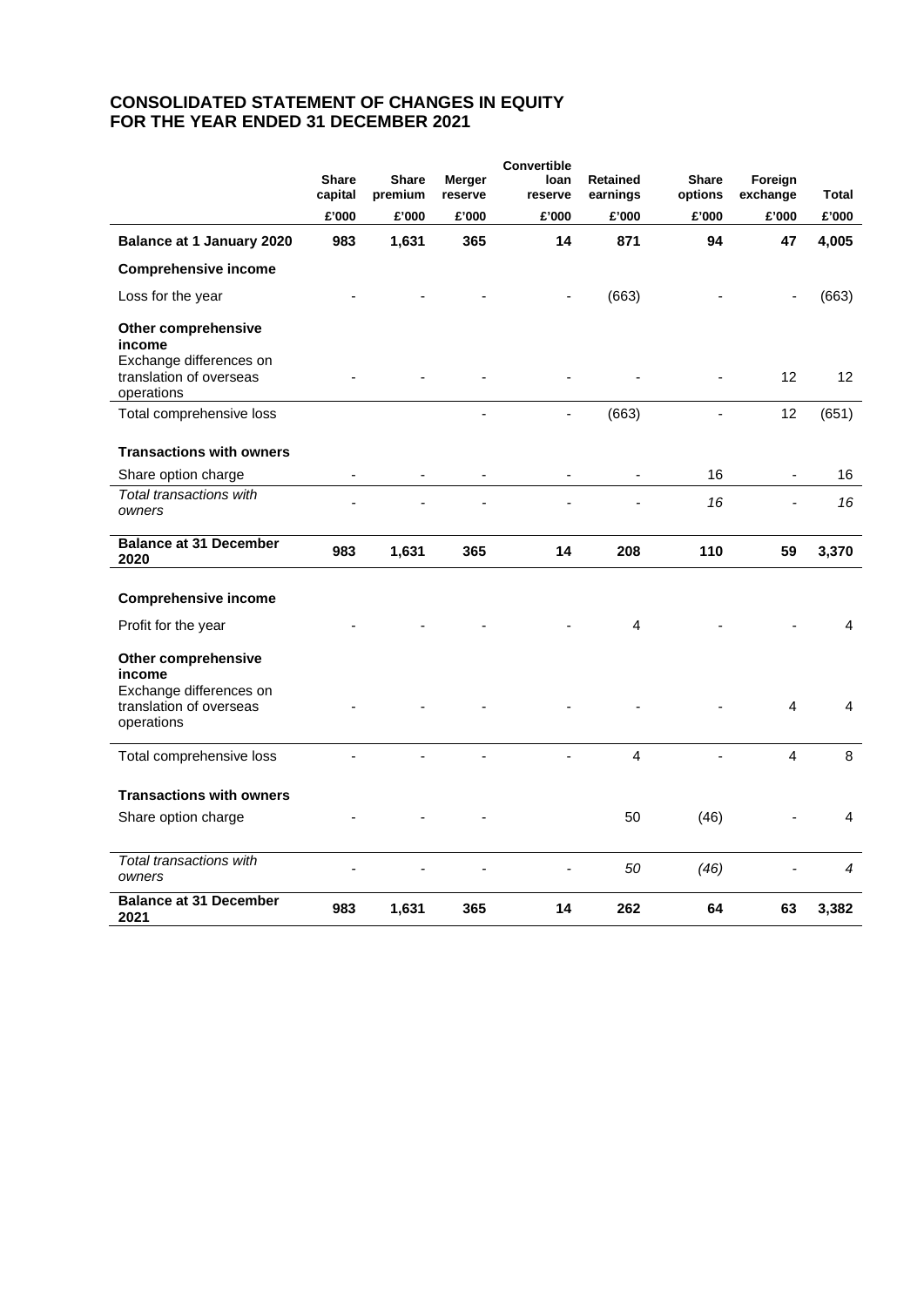# **CONSOLIDATED STATEMENT OF FINANCIAL POSITION AS AT 31 DECEMBER 2021**

|                                             | Group |       |  |
|---------------------------------------------|-------|-------|--|
|                                             | 2021  | 2020  |  |
|                                             | £'000 | £'000 |  |
| <b>ASSETS</b>                               |       |       |  |
| Non-current assets                          |       |       |  |
| Goodwill                                    | 3,415 | 3,415 |  |
| Other intangible assets                     | 3,142 | 3,362 |  |
| Property, plant and equipment               | 25    | 24    |  |
| Right of use assets                         | 592   | 680   |  |
| Investments                                 |       |       |  |
| Total non-current assets                    | 7,174 | 7,481 |  |
| <b>Current assets</b>                       |       |       |  |
| Trade and other receivables                 | 615   | 883   |  |
| Current tax receivable                      | 29    | 186   |  |
| Cash and cash equivalents                   | 764   | 1,291 |  |
| <b>Total current assets</b>                 | 1,408 | 2,360 |  |
| <b>Total assets</b>                         | 8,582 | 9,841 |  |
| <b>EQUITY AND LIABILITIES</b>               |       |       |  |
| Equity attributable to owners of the parent |       |       |  |
|                                             |       |       |  |
| Share capital                               | 983   | 983   |  |
| Share premium                               | 1,631 | 1,631 |  |
| Merger reserve                              | 365   | 365   |  |
| Convertible loan reserve                    | 14    | 14    |  |
| Retained earnings                           | 262   | 208   |  |
| Share option reserve                        | 64    | 110   |  |
| Foreign exchange reserve                    | 63    | 59    |  |
| Total equity                                | 3,382 | 3,370 |  |
| <b>Liabilities</b>                          |       |       |  |
| Non-current liabilities                     |       |       |  |
| Trade and other payables                    | 238   | 271   |  |
| Lease liabilities                           | 560   | 638   |  |
| <b>Borrowings</b>                           | 1,450 | 1,749 |  |
| Deferred tax liability                      | 210   | 296   |  |
| Total non-current liabilities               | 2,458 | 2,954 |  |
| <b>Current liabilities</b>                  |       |       |  |
| Trade and other payables                    | 2,347 | 2,953 |  |
| Lease liabilities                           | 95    | 103   |  |
| Borrowings                                  | 300   | 461   |  |
| <b>Total current liabilities</b>            | 2,742 | 3,517 |  |
| <b>Total liabilities</b>                    | 5,200 | 6,471 |  |
| <b>Total liabilities and equity</b>         | 8,582 | 9,841 |  |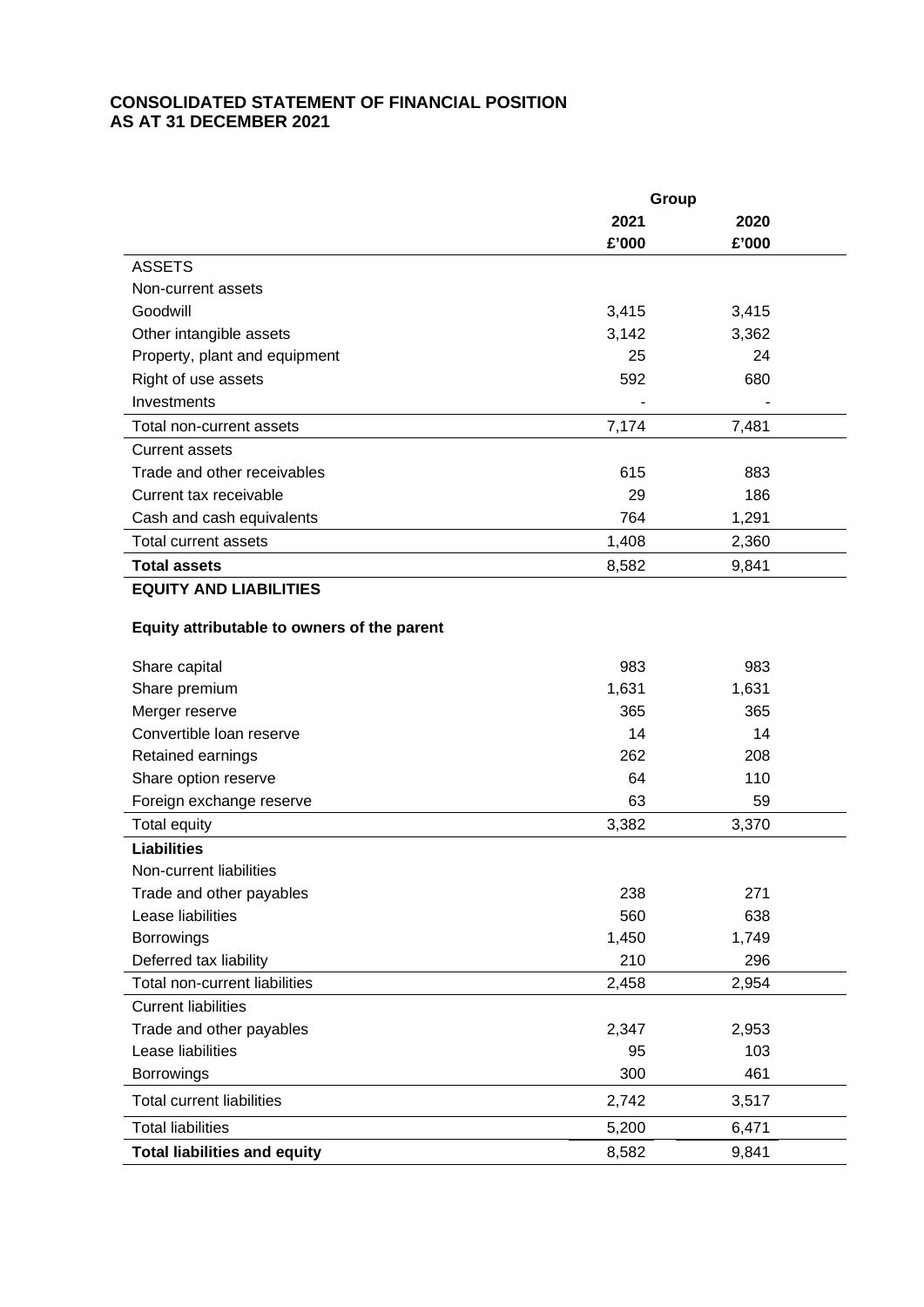# **CONSOLIDATED CASH FLOW STATEMENT FOR THE YEAR ENDED 31 DECEMBER 2021**

|                                                         | For the<br>vear<br>ended 31<br><b>December</b><br>2021 | For the<br>year<br>ended 31<br><b>December</b><br>2021 | For the<br>vear<br>ended 31<br><b>December</b><br>2020 | For the<br>year<br>ended 31<br><b>December</b><br>2020 |
|---------------------------------------------------------|--------------------------------------------------------|--------------------------------------------------------|--------------------------------------------------------|--------------------------------------------------------|
| <b>Operating activities</b>                             | £'000                                                  | £'000                                                  | £'000                                                  | £'000                                                  |
| Loss before tax                                         | (298)                                                  |                                                        | (914)                                                  |                                                        |
| Adjustment for                                          |                                                        |                                                        |                                                        |                                                        |
| <b>Financial cost</b>                                   | 99                                                     |                                                        | 93                                                     |                                                        |
| Depreciation and amortisation                           | 1,335                                                  |                                                        | 1,984                                                  |                                                        |
| Share option expense                                    | 3                                                      |                                                        | 16                                                     |                                                        |
| Foreign exchange adjustments arising from operations    | 10                                                     |                                                        | (28)                                                   |                                                        |
| Operating cash flows before movement in working capital | 1,149                                                  |                                                        | 1,151                                                  |                                                        |
| Decrease in receivables                                 | 268                                                    |                                                        | 360                                                    |                                                        |
| Decrease in payables                                    | (639)                                                  |                                                        | (1, 120)                                               |                                                        |
| <b>Taxation refunded</b>                                | 373                                                    |                                                        | 314                                                    |                                                        |
| Net cash generated from operating activities            |                                                        | 1,151                                                  |                                                        | 705                                                    |
| <b>Investing activities</b>                             |                                                        |                                                        |                                                        |                                                        |
| Purchases of property, plant and                        |                                                        |                                                        |                                                        |                                                        |
| equipment                                               | (21)                                                   |                                                        | (2)                                                    |                                                        |
| Investment in development costs                         | (987)                                                  |                                                        | (969)                                                  |                                                        |
| Net cash used in investing activities                   |                                                        | (1,008)                                                |                                                        | (971)                                                  |
| <b>Financing activities</b>                             |                                                        |                                                        |                                                        |                                                        |
| Interest paid                                           | (99)                                                   |                                                        | (84)                                                   |                                                        |
| Proceeds from bank loan                                 |                                                        |                                                        | 1,500                                                  |                                                        |
| Bank loan repayments made                               | (461)                                                  |                                                        | (166)                                                  |                                                        |
| Lease payments made                                     | (104)                                                  |                                                        | (114)                                                  |                                                        |
| Repayment of banking facility                           |                                                        |                                                        | (288)                                                  |                                                        |
| Net cash (used in)/generated from financing activities  |                                                        | (664)                                                  |                                                        | 848                                                    |
| Net (decrease)/increase in cash and cash equivalents    |                                                        | (521)                                                  |                                                        | 582                                                    |
| Cash and cash equivalents at beginning of the year      |                                                        | 1,291                                                  |                                                        | 690                                                    |
| Effect of foreign exchange rate changes                 |                                                        | (6)                                                    |                                                        | 19                                                     |
| Cash and cash equivalents at end of year                |                                                        | 764                                                    |                                                        | 1,291                                                  |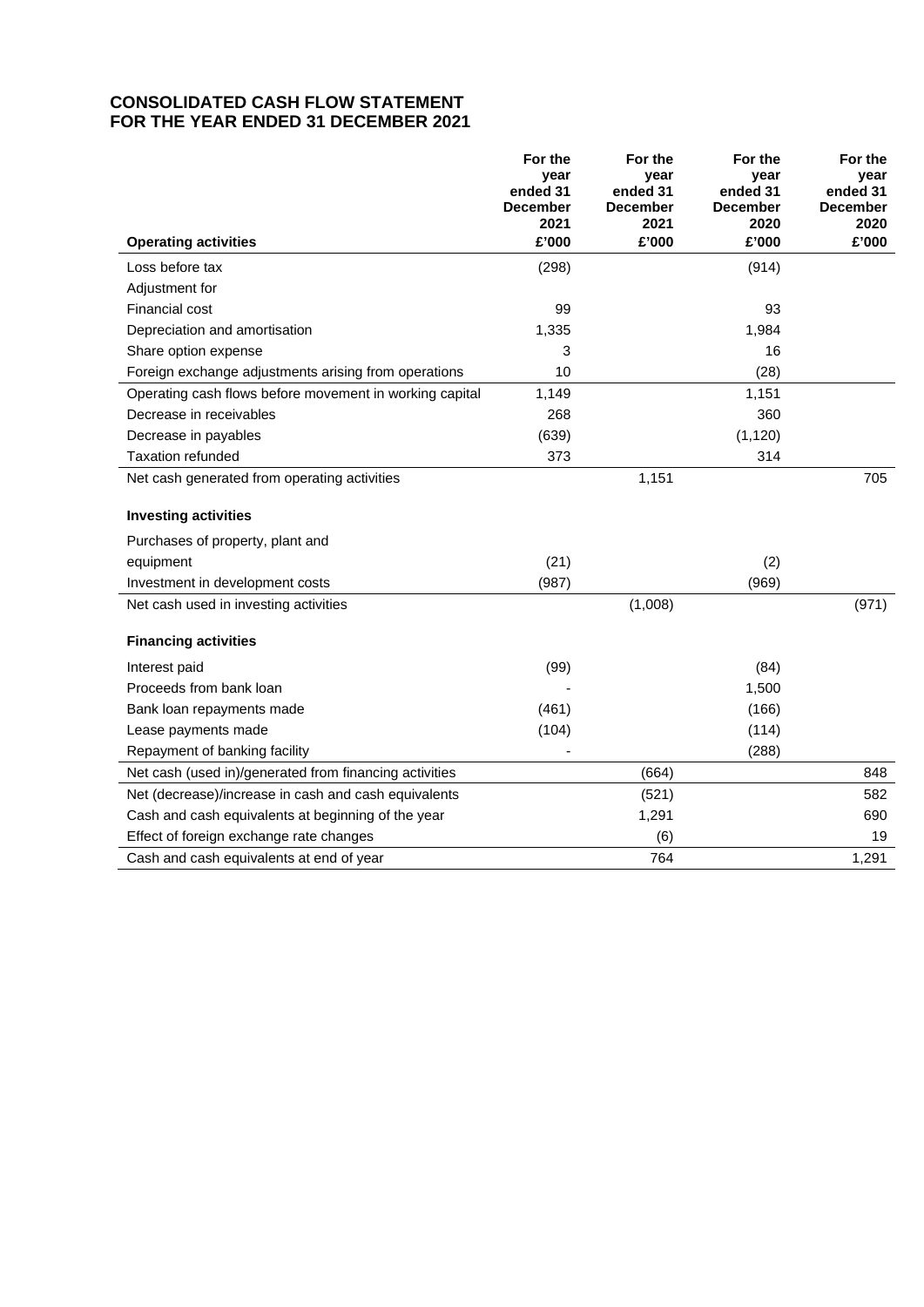# **NOTES TO THE FINANCIAL STATEMENTS**

# **FOR THE YEAR ENDED 31 DECEMBER 2021**

# **1. Publication of non-statutory accounts**

In accordance with section 435 of the Companies Act 2006, the Directors advise that the financial information set out in this announcement does not constitute the Group's statutory financial statements for the year ended 31 December 2021 or 2020, but is derived from these financial statements. The financial statements for the year ended 31 December 2020 have been audited and filed with the Registrar of Companies. The financial statements for the year ended 31 December 2021 have been prepared in accordance with UK-adopted international accounting standards, IFRIC Interpretations and the Companies Act 2006. The financial statements for the year ended 31 December 2021 have been audited and will be filed with the Registrar of Companies following the Company's Annual General Meeting. The Independent Auditors Report on the Group's statutory financial statements for the years ended 31 December 2021 and 2020 were unqualified and did not draw attention to any matters by way of emphasis and did not contain statements under Section 498(2) or (3) of the Companies Act 2006.

### **2. Basis of preparation**

The preliminary announcement is extracted from the consolidated financial statements of the Group. The financial statements of the subsidiaries are prepared for the same reporting date as the parent company. Consistent accounting policies are applied for like transactions and events in similar circumstances.

All intra-group balances, transactions, income and expenses and profits and losses resulting from intra-group transactions that are recognised in assets or liabilities are eliminated in full.

The Group's business activities and financial position, together with the factors likely to affect its future development, performance and position have been taken into account in considering the Group's adoption of the going concern basis. Together with the financial statements, notes, net current liability position and cash flows for the year ended 31 December 2021. The Group prepare 3 year budgets and cash flow forecasts to ensure that the Group can meet its liabilities as they fall due.

The Group meets its day to day working capital requirements through its cash balance. It has in place a £1.5m CBIL loan, secured in June 2020, repayable over 6 years with capital repayments commencing from July 2021. The Group did not have an overdraft at the year-end and paid-off a two year bank loan in June 2021. The Group's forecasts, taking into account the Board's future expectations of the Group's performance, indicate that there is sufficient headroom within its CBIL loan facility. Compliance with the CBIL covenant has been considered and based on management expectations and actions, that could practically be taken, the directors do not consider any reasonable risk to arise from this.

The cash flow forecasts have been stress tested reviewing assumptions around new and existing business with growth and renewal rates being reduced. A reverse stress test was also prepared to review what reduction in revenue would be necessary to breach overdraft limits in 2022.

As at the date of this report, the directors have a reasonable expectation that the Company and the Group have adequate resources to continue in operational existence for the foreseeable future. For this reason, they continue to adopt the going concern basis in preparing the financial statements.

# **3. Accounting policies**

This preliminary announcement has been prepared in accordance with the accounting policies adopted in the last annual financial statements for the year to 31 December 2020.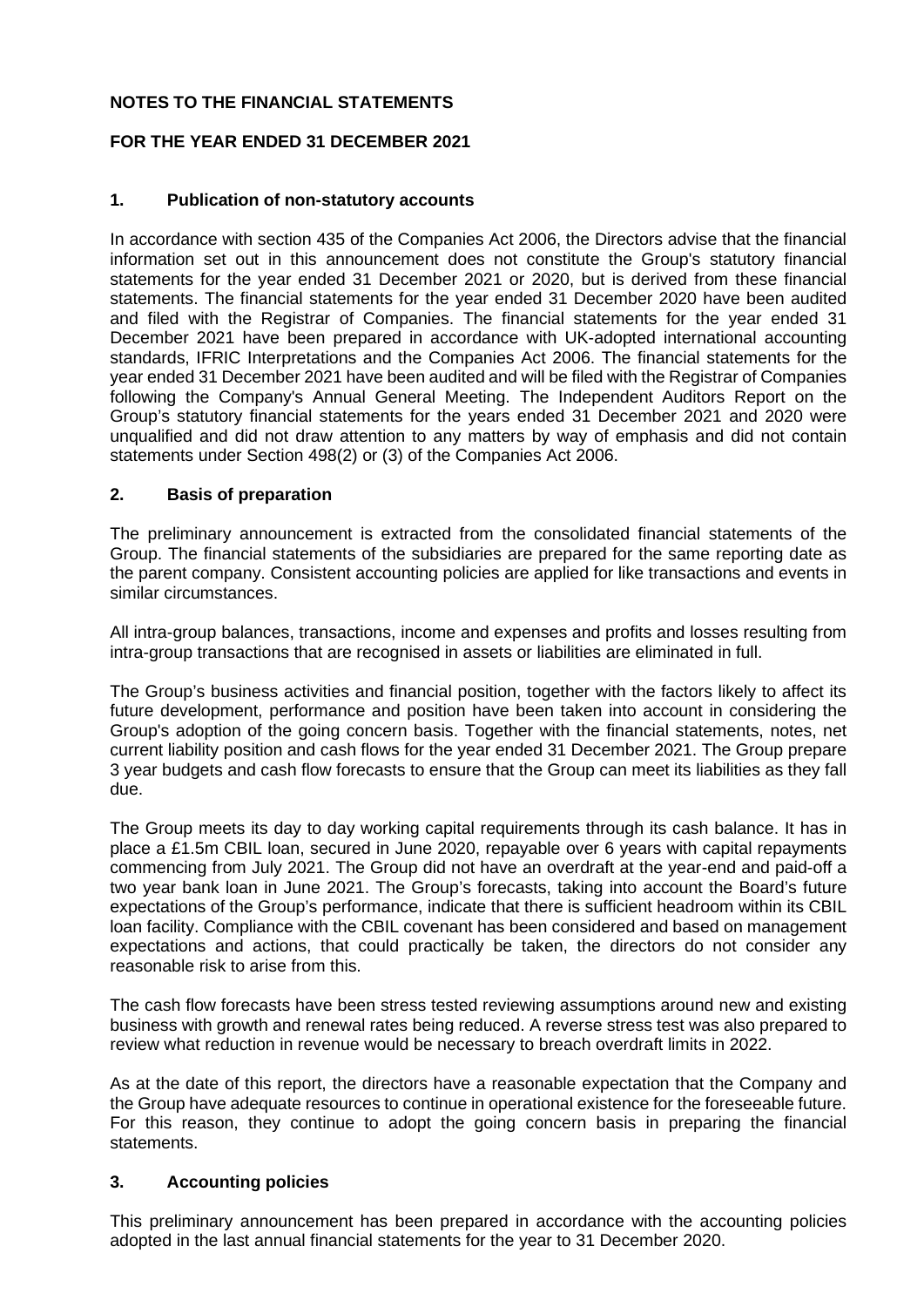| 4. | Reconciliation of adjusted profits to consolidated statement of comprehensive |
|----|-------------------------------------------------------------------------------|
|    | income                                                                        |

|                                                                        | <b>Note</b> | <b>Adjusted</b><br>profits | <b>Acquisition</b><br>related,<br>reorganisation<br>and other<br>costs |                          | <b>Adjusted</b><br>profits | <b>Acquisition</b><br>related<br>reorganisation<br>and other<br>costs |                    |
|------------------------------------------------------------------------|-------------|----------------------------|------------------------------------------------------------------------|--------------------------|----------------------------|-----------------------------------------------------------------------|--------------------|
|                                                                        |             | 2021                       | 2021*                                                                  | 2021                     | 2020                       | 2020*                                                                 | 2020               |
|                                                                        |             | £'000                      | £'000                                                                  | £'000                    | £'000                      | £'000                                                                 | £'000              |
| <b>Revenue</b>                                                         |             | 5,599                      | $\blacksquare$                                                         | 5,599                    | 6,332                      | -                                                                     | 6,332              |
| Cost of sales                                                          |             | (685)                      | $\blacksquare$                                                         | (685)                    | (584)                      |                                                                       | (584)              |
| <b>Gross profit</b>                                                    |             | 4,914                      |                                                                        | 4,914                    | 5,748                      |                                                                       | 5,748              |
| Administrative expenses                                                |             | (5,054)                    | (59)                                                                   | (5, 113)                 | (5, 914)                   | (655)                                                                 | (6, 569)           |
| Operating (loss)                                                       |             | (140)                      | (59)                                                                   | (199)                    | (166)                      | (655)                                                                 | (821)              |
| Financial income                                                       |             |                            | $\blacksquare$                                                         | $\overline{\phantom{a}}$ | $\blacksquare$             |                                                                       |                    |
| Financial cost                                                         |             | (99)                       |                                                                        | (99)                     | (93)                       |                                                                       | (93)               |
| (Loss) before tax                                                      |             | (239)                      | (59)                                                                   | (298)                    | (259)                      | (655)                                                                 | (914)              |
| Tax income                                                             |             | 287                        | 15                                                                     | 302                      | 143                        | 108                                                                   | 251                |
| Profit/(loss) for the year                                             |             | 48                         | (44)                                                                   | 4                        | (116)                      | (547)                                                                 | (663)              |
| Other comprehensive loss<br>net of tax:                                |             |                            |                                                                        |                          |                            |                                                                       |                    |
| Currency translation<br>differences                                    |             | $\overline{4}$             | $\blacksquare$                                                         | $\overline{4}$           | 12                         |                                                                       | 12                 |
| <b>Total comprehensive</b><br>profit/(loss) for the year<br>net of tax |             | 52                         | (44)                                                                   | 8                        | (104)                      | (547)                                                                 | (651)              |
| Earnings per share                                                     |             |                            |                                                                        |                          |                            |                                                                       |                    |
| Basic<br><b>Diluted</b>                                                | 10<br>10    | 0.24p<br>0.24p             |                                                                        | 0.02p<br>0.02p           | (0.59)p<br>(0.59)p         |                                                                       | (3.37)p<br>(3.37)p |

*\* See note 7*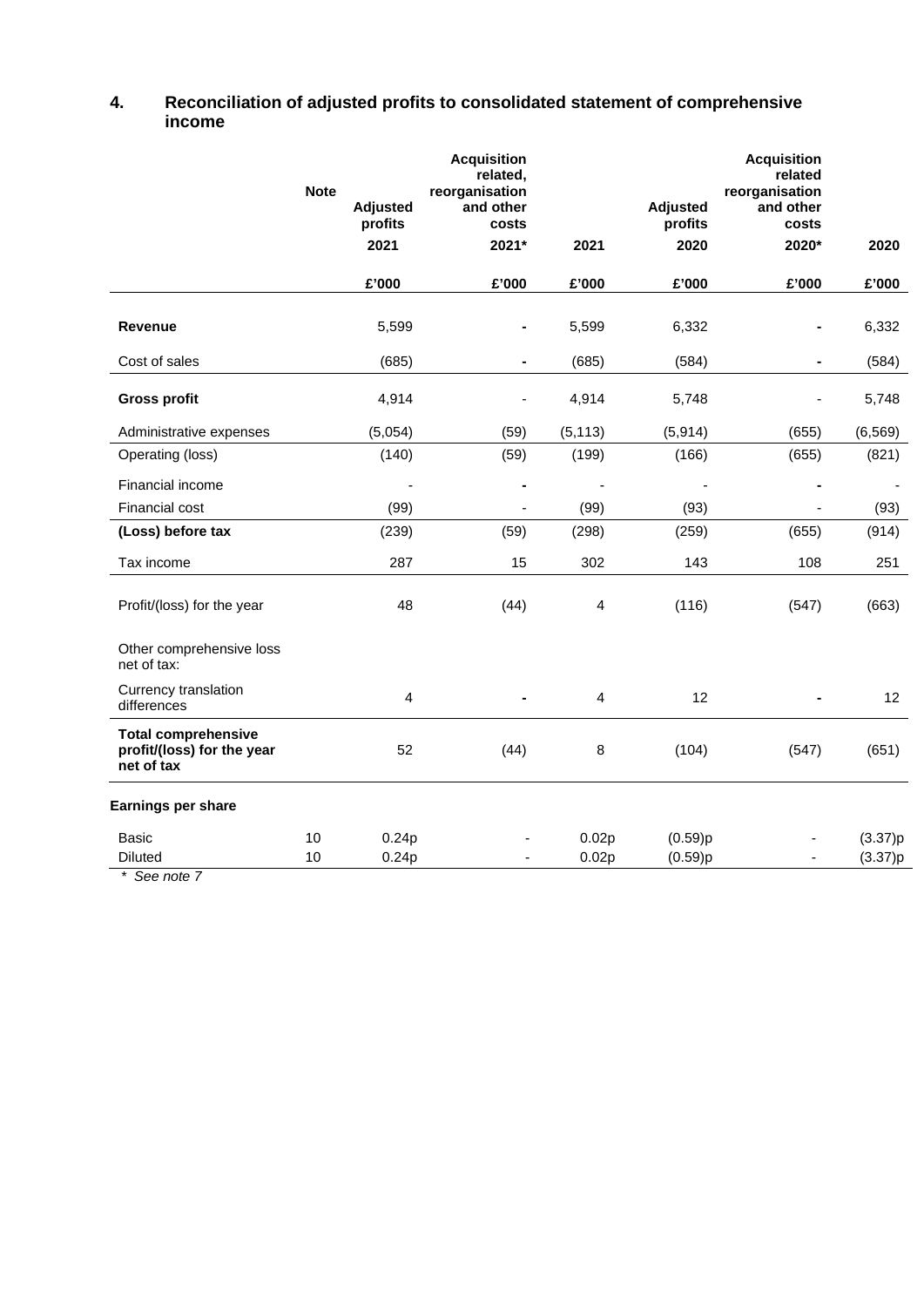# **5. Segment reporting**

| <b>Divisional segments</b>                              | <b>Ikiru</b> |                |          | <b>Ikiru</b> |                |          |
|---------------------------------------------------------|--------------|----------------|----------|--------------|----------------|----------|
|                                                         | People       | <b>Central</b> | Total    | People       | <b>Central</b> | Total    |
|                                                         | 2021         | 2021           | 2021     | 2020         | 2020           | 2020     |
|                                                         | £'000        | £'000          | £'000    | £'000        | £'000          | £'000    |
| Segment revenue                                         | 5,599        | ٠              | 5,599    | 6,332        |                | 6,332    |
| Segment EBITDA                                          | 953          | 29             | 982      | 1,211        | (43)           | 1,168    |
| Depreciation and amortisation expense                   | (1, 122)     | ٠              | (1, 122) | (1, 334)     | ۰              | (1, 334) |
| Segment result before reorganisation<br>and other costs | (169)        | 29             | (140)    | (123)        | (43)           | (166)    |
| Reorganisation and other costs                          | 154          |                | 154      | (442)        |                | (442)    |
| Segment result                                          | (15)         | 29             | 14       | (565)        | (43)           | (608)    |
| Acquisition related amortisation                        |              | (213)          | (213)    |              | (213)          | (213)    |
| Operating (loss)                                        | (15)         | (184)          | (199)    | (565)        | (256)          | (821)    |
| Loan interest/ lease interest                           | (35)         | (64)           | (99)     | (39)         | (54)           | (93)     |
| Loss before tax                                         |              |                | (298)    |              |                | (914)    |
| Income tax income                                       |              |                | 302      |              |                | 251      |
| Profit/(loss) for the year                              |              |                | 4        |              |                | (663)    |
| Additions of non-current assets                         | 1,028        |                | 1,028    | 1,006        |                | 1,006    |

# *Products and services*

The following table provides an analysis of the Group's revenue by products and services:

#### **Revenue**

|                      | 2021  | 2020  |
|----------------------|-------|-------|
|                      | £'000 | £'000 |
| Recurring income     | 5,009 | 5,745 |
| Non-recurring income | 427   | 485   |
| Third party revenues | 163   | 102   |
|                      | 5,599 | 6,332 |

In the table above 'Recurring income' represents all income recognised over time, whereas 'Nonrecurring income' and 'Third party revenues' represent all income recognised at a point in time.

Recurring income includes all support services, SaaS and hosting income and revenue on perpetual licenses with mandatory support contracts deferred under IFRS 15. Non-recurring income includes sales of new licenses which do not require a support contract, and income derived from installing licences including training, installation and data translation. Third party revenues arise from the sale of third party software.

It is not possible to allocate assets and additions between recurring, non-recurring income and third party revenue. No customer represented more than 10% of revenue of the Group in 2021 or 2020.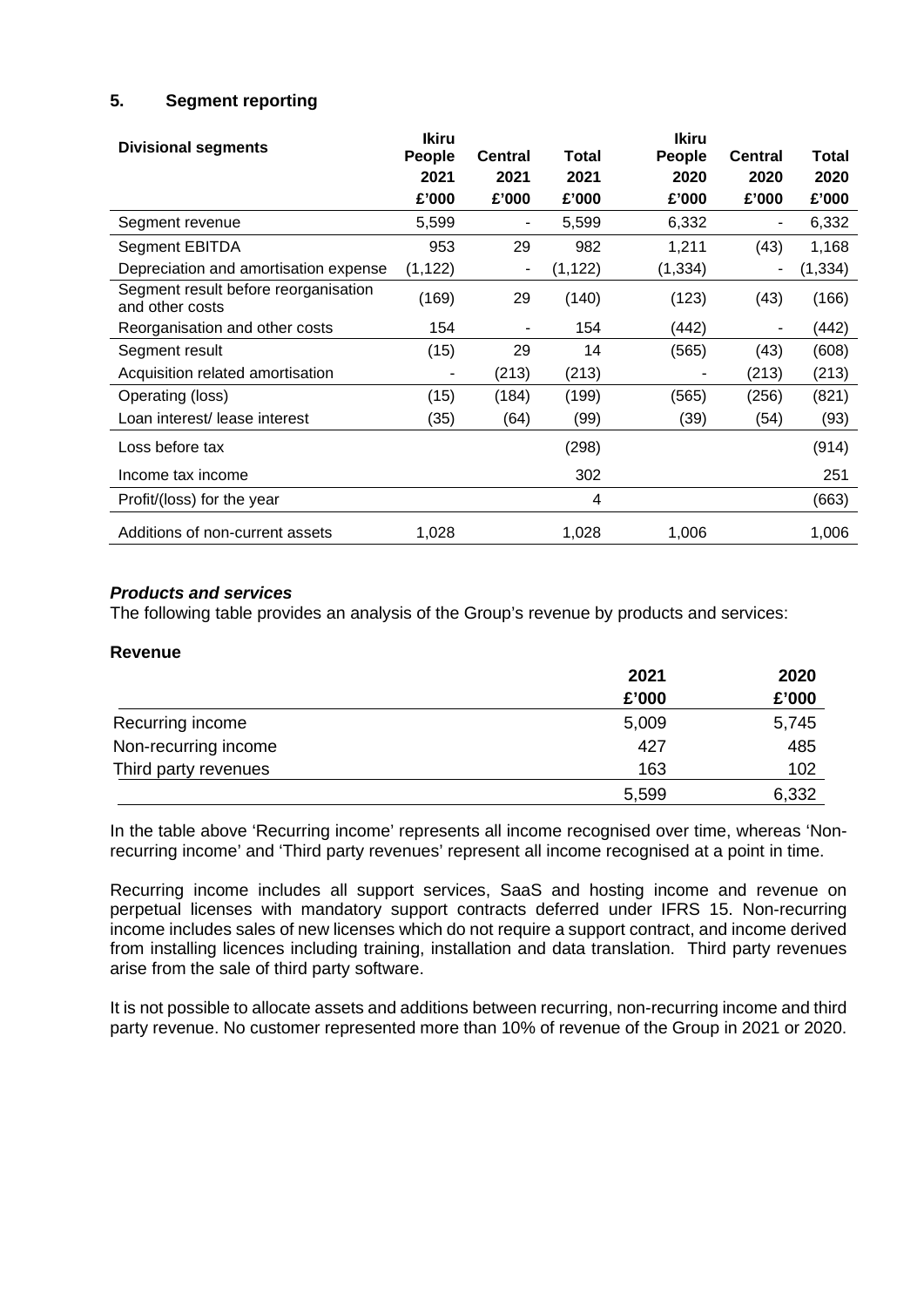# **6. Geographical analysis**

The following table provides an estimated of the Group's revenue by geographic market based on the Customers' country. This is provided for information only as the Board does not review the performance of the business from a geographical viewpoint.

# **Revenue**

|            | 2021  | 2020  |
|------------|-------|-------|
|            | £'000 | £'000 |
| UK         | 3,933 | 3,717 |
| Europe     | 762   | 877   |
| Americas   | 526   | 1,074 |
| Australia  | 140   | 295   |
| <b>ROW</b> | 238   | 369   |
|            | 5,599 | 6,332 |

| Non-current assets by geographical location |       |       |  |  |  |
|---------------------------------------------|-------|-------|--|--|--|
|                                             | 2021  | 2020  |  |  |  |
|                                             | £'000 | £'000 |  |  |  |
| UK                                          | 7,169 | 7,460 |  |  |  |
| US                                          |       |       |  |  |  |
| Australia                                   | Δ     | 20    |  |  |  |
|                                             | 7,174 | 7,481 |  |  |  |

# **7. Acquisition related, reorganisation and other costs**

|                                                 | 2021  | 2020  |
|-------------------------------------------------|-------|-------|
|                                                 | £'000 | £'000 |
| Included within administrative expenses:        |       |       |
| Reorganisation and other costs                  | 6     | 78    |
| US government Ioan (Payment Protection Program) | (154) |       |
| Australian government grant                     | (6)   | (71)  |
| Amortisation of acquisition intangibles         | 213   | 213   |
| Write-off of capitalised development            |       | 435   |
|                                                 | 59    | 655   |

Reorganisation and other costs include severance payments and loss of office payments. The write-off of capitalised development relates to a product that is no longer actively sold.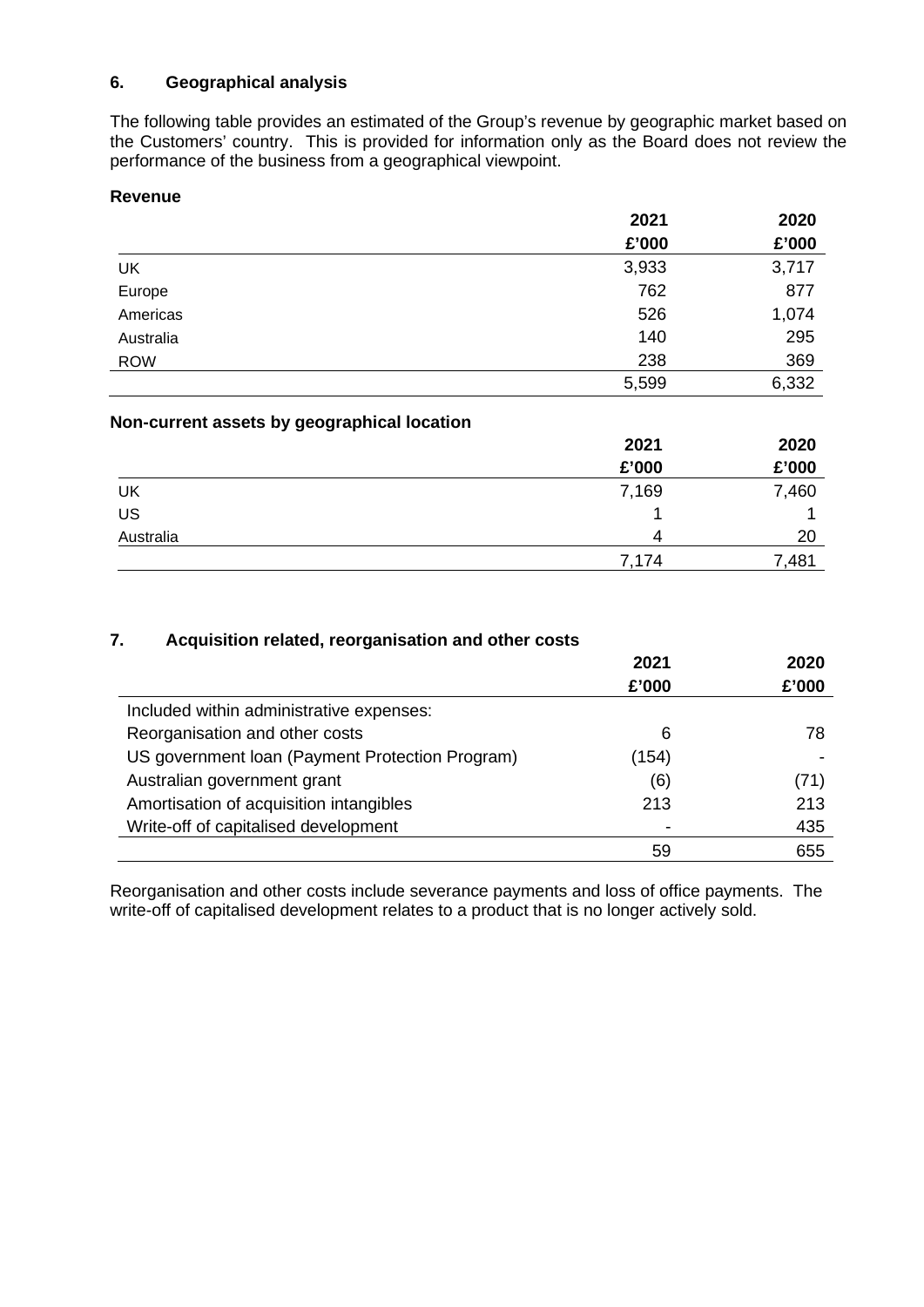# **8. Tax income**

|                                                                                         | 2021           | 2020           |
|-----------------------------------------------------------------------------------------|----------------|----------------|
|                                                                                         | £'000          | £'000          |
| <b>Current tax</b>                                                                      | (96)           | (99)           |
| Prior year adjustment – current tax                                                     | (121)          | (108)          |
| Total current tax                                                                       | (217)          | (207)          |
| Deferred tax                                                                            | (35)           | (123)          |
| Prior year adjustment – deferred tax                                                    | (60)           | 80             |
| Deferred tax rate change to 25% (2020: 19.0%)                                           | 50             | 40             |
| Deferred tax re acquisition intangibles                                                 | (40)           | (41)           |
| <b>Total deferred tax</b>                                                               | (85)           | (44)           |
| Tax (income) for the year                                                               | (302)          | (251)          |
| Factors affecting the tax credit for the year<br>Loss before tax<br>UK rate of taxation | (298)<br>19.0% | (914)<br>19.0% |
| Loss before tax multiplied by the UK rate of taxation                                   | (57)           | (174)          |
| Effects of:                                                                             |                |                |
| Overseas tax rates                                                                      | (6)            | 1              |
| Impact of deferred tax not provided                                                     | (1)            | 8              |
| Enhanced R&D relief                                                                     | (146)          | (143)          |
| Disallowed expenses                                                                     | 18             | 14             |
| Deferred tax rate change to 25% (2020: 19.0%)                                           | 41             | 40             |
| Rate difference between CT rate and rate of R&D<br>repayment                            | 30             | 31             |
| Prior year adjustments                                                                  | (181)          | (28)           |
| Tax (income)                                                                            | (302)          | (251)          |